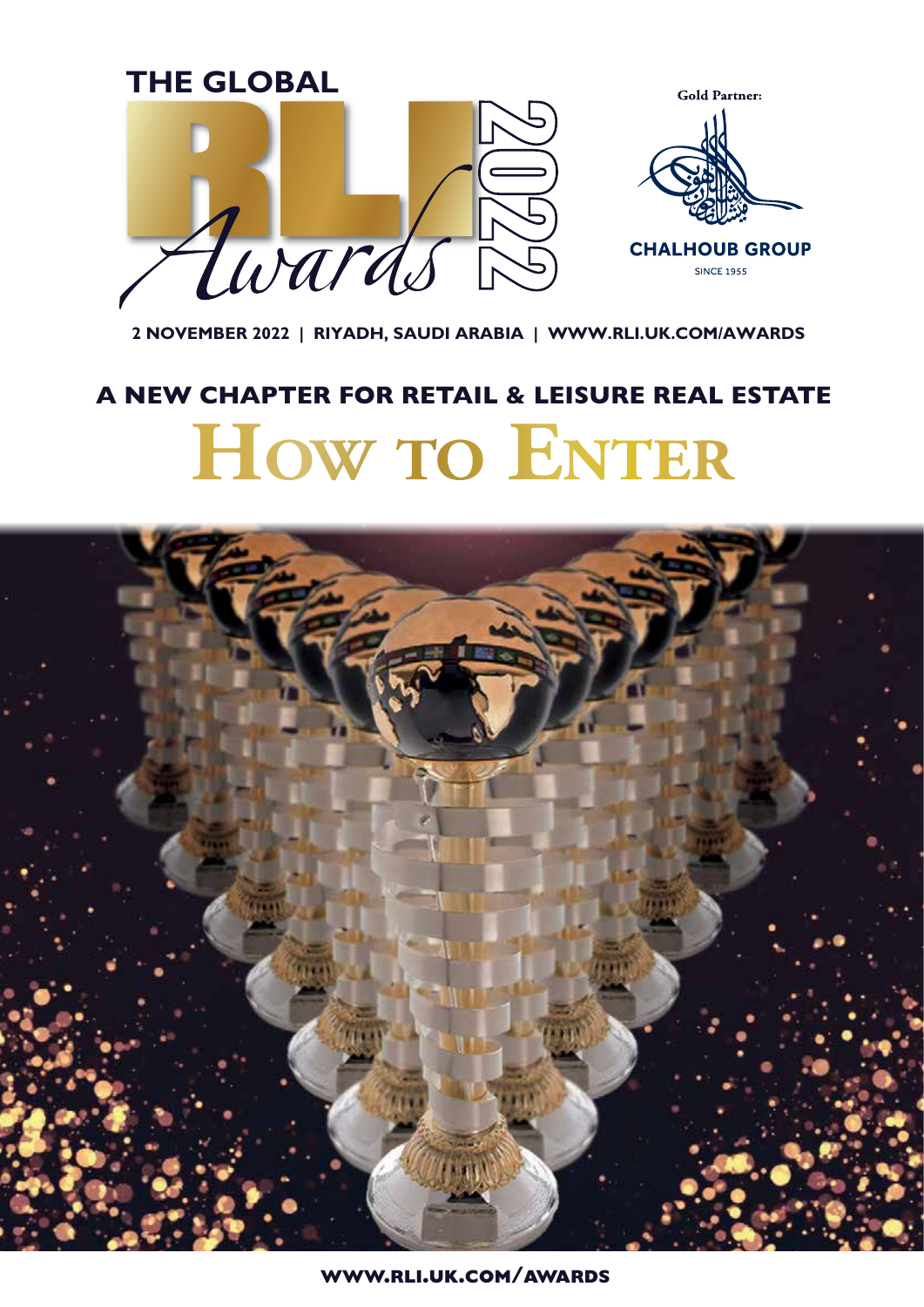#### Table Of Contents

- RLI Future Project
- RLI Best Placemaking Scheme
- RLI Most Innovative Retail & Tourism Destination
- RLI International Shopping Centre New Build
- RLI International Shopping Centre Renovation
- RLI Most Innovative Hospitality Project of the Year
- 3. Message from the Publisher
- 4. Eligibility & Entry Requirements
- 5. How to Enter
- 6 8. Awards Categories

9. Supplementary Information for the following Categories:

#### A New Chapter for Retail & Leisure Real Estate

Since its inception, the Global RLI Awards have paid tribute to the very best in the world of retail and leisure, having been held in London, Dubai and Los Angeles over the last sixteen years. Despite the exceptional circumstances in which the world found itself in 2021, RLI's most recent Awards took place as a "Hybrid Event" in London's legendary Leicester Square, combining a "live" in-person event with a "virtual" online component to merge the power of face-to-face with the extensive audience reach that comes with a virtual element.

The Awards continue to strive for excellence in an industry where the boundaries are always being pushed and now, more than ever, it is essential that we continue to collaborate and recognise achievements and ground-breaking projects around the world. After all, recognition is a powerful way for the retail and leisure industry to continue forward, even when it feels like a standstill.

In 2022, the Global RLI Awards will be returning to the GCC as the region continues to boost its drive to become a global capital of future economy. Having gone through dramatic, positive changes, the GCC is becoming an attractive investment destination that provides rich opportunities in the retail, leisure and entertainment sectors with exceptional resources, market conditions, and probusiness regulations.

RLI's long-standing association with the Middle East, allows us to leverage these opportunities to connect, explore and develop relationships, therefore we will take both our renowned RLI Connect Global deal-making forum and highly-coveted and prestigious Global RLI Awards to the Kingdom of Saudi Arabia where we will seek to explore the abundance of opportunities for retail, leisure and entertainment concepts in the vast amount of world-class projects coming to fruition in the years ahead, putting the Kingdom on a global stage.

The finalists will be announced in the June issue of RLI. In the July/August issue, all shortlisted companies will be offered the opportunity to advertise in the Global RLI Awards Showcase Feature. I look forward to welcoming you to the seventeenth annual Global RLI Awards event and RLI Connect Global Deal-Making Forum.

Yours sincerely, Jayne Rafter

At RLI, we are constantly looking at ways to enhance the structure and criteria for the Awards taking into account feedback from entries of previous events and in 2022 we will be incorporating new categories to recognise both innovation and re-imagination in an ever changing industry. We are keen to invite entrants globally who wish to highlight their project or company and seek recognition on an international scale and we look forward to seeing your projects recognised at the Global RLI Awards 2022.

# **Message from the Publisher**

# **Step-by-Step Guide**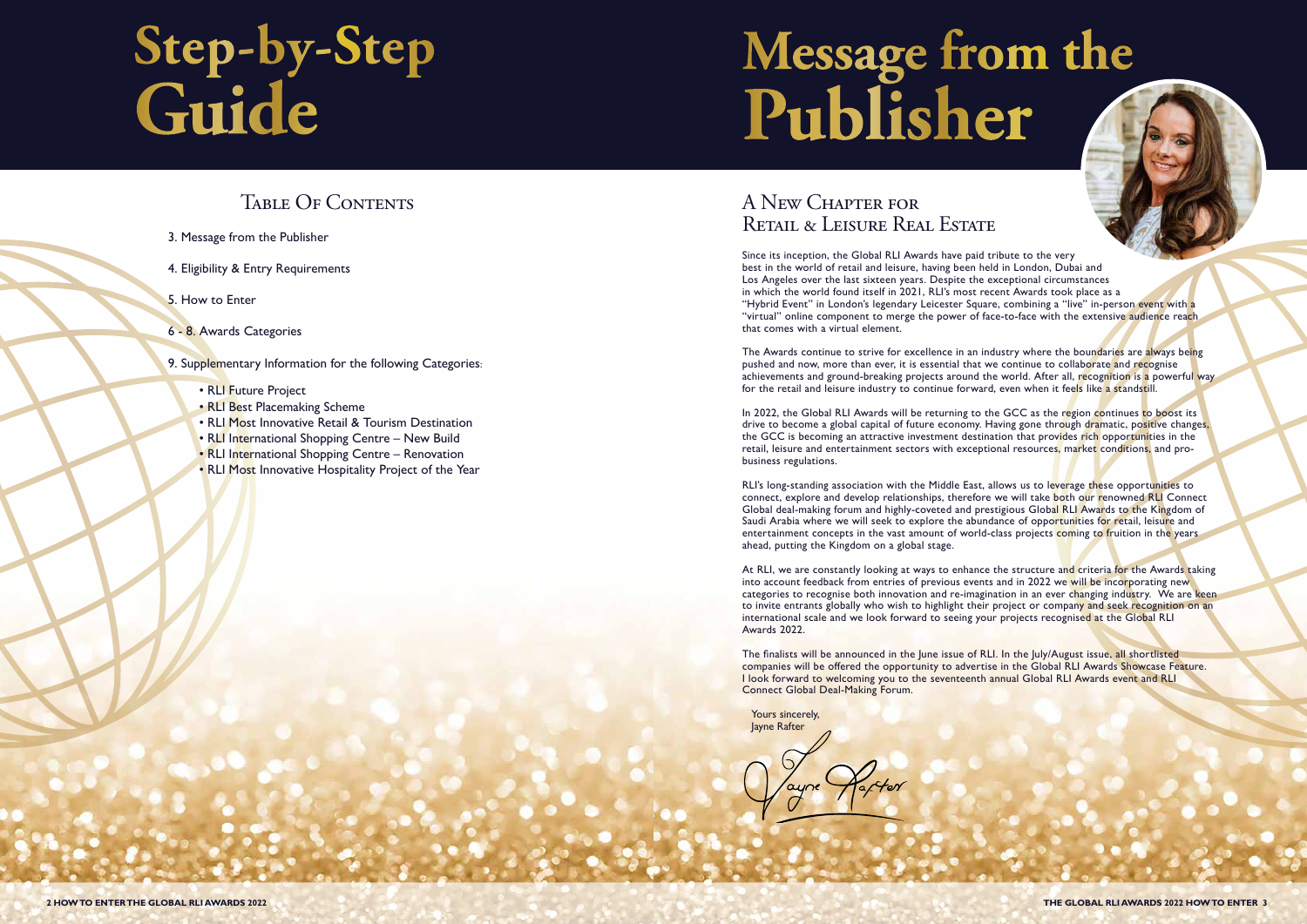## **Eligibility & Entry Requirements**

**EVERICE 1989** very year since 2006, RLI has recognised excellence in retail and leisure throughout the world, and presents the prestigious and highly-sought after Global RLI Awards. A winning entry in each category must b throughout the world, and presents the prestigious and highly-sought after Global RLI Awards. A winning entry in each category must be the best in a number of ways and it must show that it has achieved success in the most important aspects.

### W<sub>HO</sub> CAN APPLY

Application forms will be accepted for projects and companies from all around the world. All new schemes must have opened to the public or, if refurbished/extended, been completed in the period between 1 January 2021 and 5 May 2022.

Provided the criteria for each individual category are met, anyone is eligible to apply. Applications can be made on behalf of clients provided they have given you permission, **please note a contact person from the client must be provided**  in this instance. A company may enter as many nominations as it chooses. The said nomination may be entered into any number of relevant categories provided the criteria are met. If entering more than one category, please submit a full entry form for each category entered.

#### Acceptable Language

All entry contents must be written in English.

#### ELIGIBILITY

Your entry grants RLI the right to publish any information contained in the entry in any form in news releases and the RLI Magazine. Copyrighted photographs, slides, videos, maps or drawings must be accompanied by a release from the copyright holder, in addition to any preferred credit or acknowledgements.

If you need additional help or have more questions, you may contact us at awards@rli.uk.com

#### JUDGING PROCEDURE

**The only exception to this is the RLI Most Anticipated Opening 2022 Award, which will be presented to a scheme launched for the first time in 2022.**

Past entrants that have won a Global RLI Award can enter again if they meet all nomination criteria for 2022.

#### NOMINATION DEADLINE

The deadline for nominations for the Global RLI Awards 2022 is 5 May 2022.

#### **RULINGS**

The RLI Awards team will make all eligibility rulings. RLI reserves the right to re-classify, recategorise or disqualify entries, as well as to remove any ineligible materials. All decisions are final.

#### PUBLICATION

#### The Global Rli Awards Gala Dinner

2 November 2022, Riyadh, Kingdom of Saudi Arabia.

#### Photo Gallery

A minimum of eight good quality images (resolution 300dpi) are required per entry. These can be in TIFF, EPS, PDF, PNG or JPEG format and must be in full colour.

#### **IMAGES**

A choice of the images sent to us will be used in preparing the finalists presentation and the awards brochure to be used on the night.

#### **SUPPORT**

The Global RLI Awards judging team is a group of leading industry experts who will review eligible submissions and score them confidentially and inform the RLI Awards team. The panel will not review entries from their own companies or any entry that might constitute a conflict of interest.

#### Nomination Form

Entrants must aim to ensure that their submission is supplied in PDF format, along with a completed nomination form. Word or PowerPoint presentations are also accepted.

Ensure that entries are clearly labelled, stating the entrant's name and the category for which it is intended, together with any supplementary details.

The person listed under Your Details on the Nomination Form must be the person representing the project and will be the person contacted should the entry be chosen as a finalist.

For all project related categories, please provide detailed supplementary information in relation to the professional team involved, such as Architect/ Designer, Project Manager, Consulting/Structural/ Civil Engineer, ME & Engineer/Contractor, Main Contractor and Agents.

Please make sure that we are able to read written forms, typed forms are preferred.

#### Pay Now

Each entry costs  $£275 + vat$  where applicable. Each entry must be accompanied by a payment. Payments can be made online here or by bank transfer by emailing awards@rli.uk.com

#### AUTHORISE

All entries must have the authorisation of the Owner to enter the submission and must have agreed to abide by all rules of the Global RLI Awards. Each entry must also have ticked and agreed to the Terms and Conditions of this document on the Nomination Form.

**How to Enter**

**All shortlisted companies will be required to book a table of ten at the live event including dinner and entertainment (£2,995).** 

**All Winners and Highly Commended's must take a discounted A4 advertisement in the Winners Brochure alongside your category £1,500 (normally £2,500), which will be published in the issue following the event and sent to our global circulation.**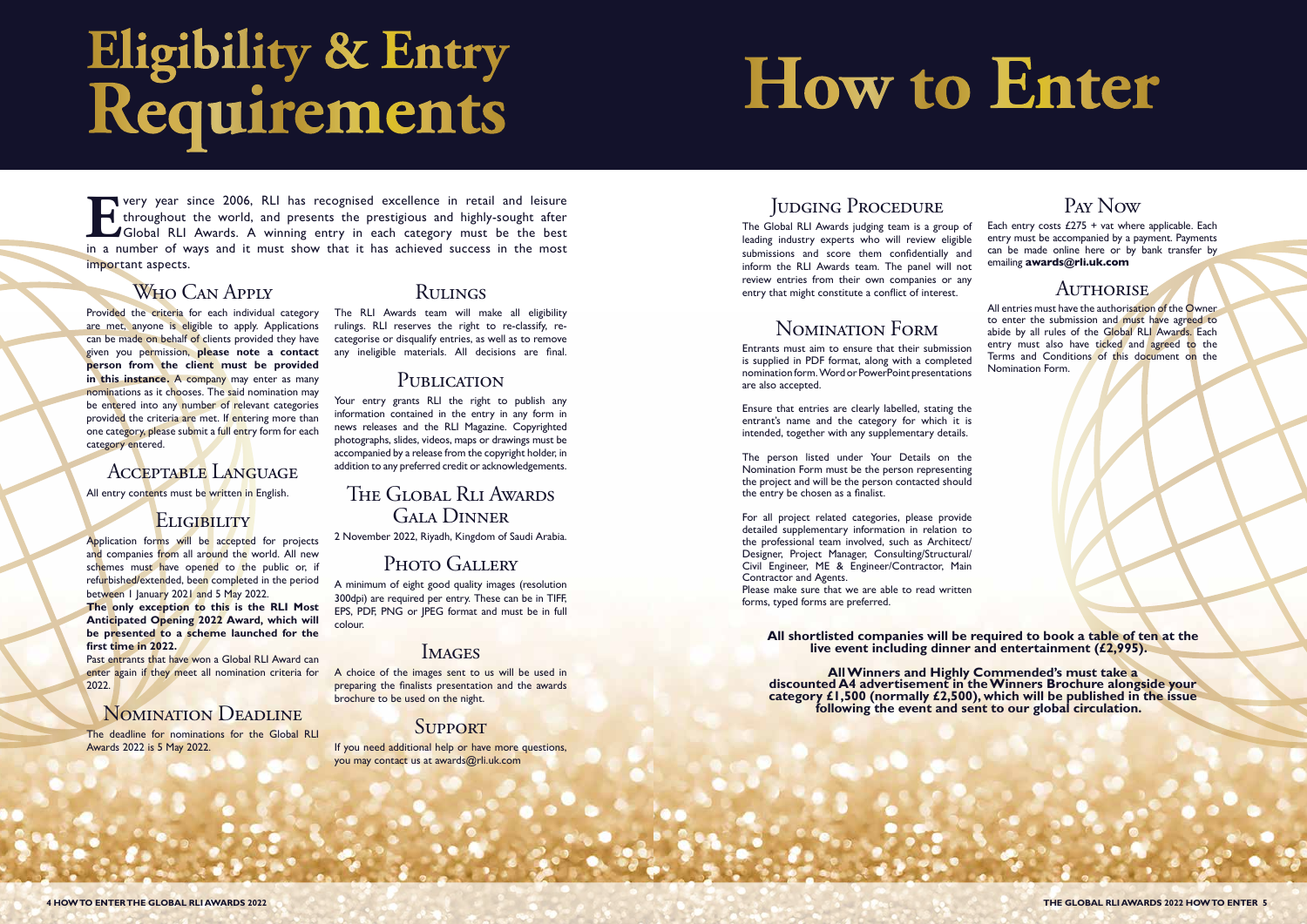

### RLI Most Anticipated OPENING 2022

Celebrating excellence in an unbuilt or incomplete project, this category is a window into tomorrow's world-class destinations that will challenge and inspire the future of retail and leisure. **Please note full planning permission must have been granted to enter this category.** Our panel will judge architectural excellence, innovation in materials, equipment, new techniques etc, and the positive impact that each development will have upon the local community. Please supply an outline of the original brief and the architect's proposal to address this brief. Please also supply a synopsis of the development's expected beneficial impact on both community and locale.

This category is looking for architectural excellence and a unique and innovative concept which will bring creativity and modernism to the local community that are eagerly awaiting the opening of the cutting edge development.

#### RLI Best Placemaking **SCHEME**

More than ever shopping centres have become destinations and placemaking is about transforming these destinations into environments that people want to visit and return to. This award will be given to a scheme that can best demonstrate how it has used high quality design to improve a place. The Judges will be looking at how the scheme has helped to generate sustained economic growth in a place or community improving its physical and environmental quality and social wellbeing through the integration of retail, leisure, arts, culture, sport, and heritage.

#### RLI Most Innovative Retail & Tourism **DESTINATION**

#### RLI International Shopping Centre - New **BUILD**

Entries must be a NEW development that will open for the first time in 2022.

#### RLI International SHOPPING CENTRE -**RENOVATION**

This award will be presented to a centre that demonstrates innovation in its renovation through architecture and design, how it has contributed to the overall regeneration of the town, city or area, its contribution to the local community and the steps it has taken to reimagine the shopping experience, whilst improving sustainability.

#### RLI Innovation In Sustainability Award - PROJECT

Celebrating the most outstanding contribution to the retail and tourism sector over the past year, this category will reward a project that has created an extraordinary experience for tourists and tenants alike. Examples of such projects are mixed-use retail & entertainment destinations, theme parks and themed entertainment and retail complexes, a beacon that people aspire to visit.

> This award highlights the retailer that our Judges believe to be a truly world-class operator across all facets of the business, delivering exceptional growth, adaptation and transformation of the brand to reflect evolving industry trends. With retailing becoming ever more complex and demanding, the judges will be looking for an innovative brand that meets the criteria with a clear development strategy for international expansion.

#### RLI MIDDLE EAST Retailer of the Year

#### RLI Entertainment & LEISURE OPERATOR OF THE YEAR

This award is a tribute to a global entertainment or leisure operator that has shown the strongest performance across its portfolio whilst offering customers an innovative and exciting experience. Our judging panel will be particularly interested in how this operator continues to inspire, innovate and create vision and entrepreneurial flair whilst staying ahead of the competition and maintaining global recognition.

This award recognises the contribution made by a shopping centre that has reimagined the shopping experience by utilising innovation and creativity to stand out from the crowd. Judges will also be paying particular attention to high levels of service, diversity of offer and design excellence in creating an immersive and digital experience for all, along with customer care, good presentation, maintenance and cleanliness.

#### RLI Most Immersive ATTRACTION & EXPERIENCE

#### RLI Most Innovative HOSPITALITY PROJECT OF THE YEAR

## **Awards Categories**

#### RLI Innovation In Sustainability Award - Retailer

Sustainability is becoming a growing concern for consumers. This category will reward a retail or brand owner that has made a meaningful impact on the global environment by understanding and addressing the challenges of sustainability; recognising the importance of global social responsibility and providing goods that are ethically sourced and produced.

Shopping centres and mixed-use developments today must focus on sustainable practices, not only to protect the environment but also to attract customers as green initiatives take on more importance than ever before. This category will reward a project that incorporates sustainable practices into its development and future plans to set new standards for sustainability whilst enhancing local communities and achieving high standards.

#### RLI Global Retailer of the Year

This award will recognise a home-grown retailer that has achieved growth, innovation and exceptional performance across the GCC. Our Judges are looking at financial performance, portfolio growth and customer satisfaction.

Immersive attractions and experiences are emerging as a strength of the retail and leisure industry and are key to invigorating shopping centers and destinations. In this category, judges are looking for an attraction or experience that completely immerses the customer in a unique and innovative way that stands out from the crowd whilst also engaging through technology.

This award will highlight an organisation that provides outstanding F&B and leisure offerings to guests in the corporate hospitality space, as well as considering architecture, facilities and location. In this category judges will be reviewing projects and assessing how well they tend to the needs and wants of customers and the fundamental role this plays within the project.

# **Awards Categories**

#### RLI FUTURE PROJECT